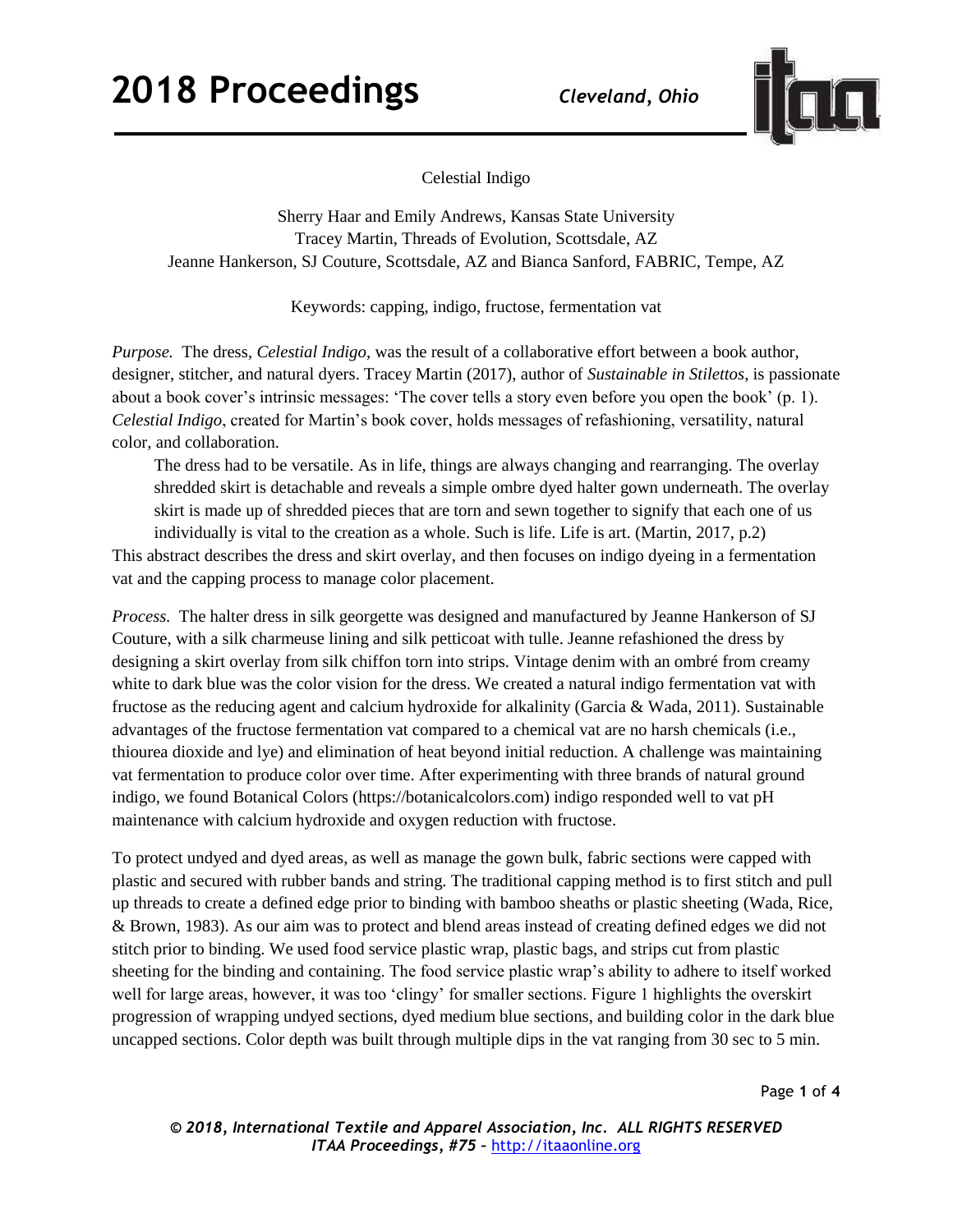

For the halter dress, the petticoat was dyed first followed by the lining, while the outer dress was protected from the vat by securing in a plastic bag. The dyed lining and petticoat were rolled into a small bundle and capped. This small bundle was difficult to hold while dipping the outer dress to create the ombré effect. As seen in Figure 2, second image, the ombré is not even between the dark and medium units. However, capping along the length of the outer dress did protect the undyed hem and medium blue dyed section while effectively managing the bulk. A final challenge was washing excess indigo from the constructed dress due to the multiple and lined layers. As seen in Figure 2, the second and third image were taken prior to washing, while the book cover photos (images 4 and 5) are lighter with color loss at the seams from washing. Fortunately, this color loss contributed to the vintage denim intention.

Figure 2. Halter Gown Original (image 1), Ombre Dyed Dress with Overskirt (images 2, 3), and Book Cover Front and Back (images 4 and 5). Permission for use by Martin (2017).



*Contributions*. Working with three brands of indigo to maintain fermentation fructose vats contributes to the understanding and growing interest in such vats. We found a brand that works well in our lab and will continue to explore long-term vat maintenance. Dyeing an already constructed gown versus fabric pieces created challenges with managing bulk and preserving undyed and dyed sections. Utilizing plastic wrap, bags, and sheeting secured with rubber bands and string builds upon the application of capping as a method to resist dye.

Page **2** of **4**

*© 2018, International Textile and Apparel Association, Inc. ALL RIGHTS RESERVED ITAA Proceedings, #75 –* [http://itaaonline.org](http://itaaonline.org/)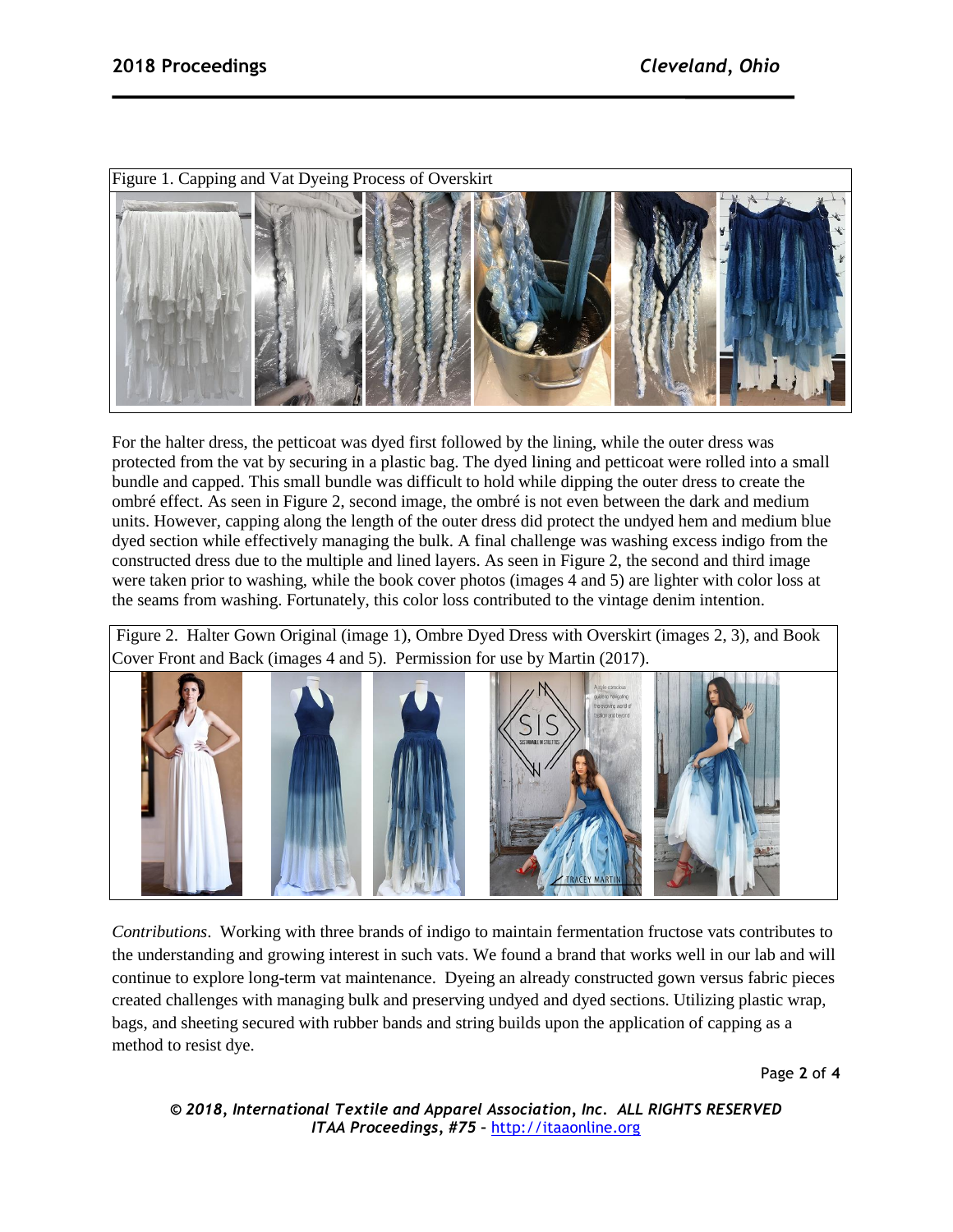References

- Garcia, M., and Wada, Y. (2011). *Natural dye workshop with Michel Garcia: Colors of Provence using sustainable methods* [DVD and chapter notes]. Berkley, CA: Slow Fibers Studio.
- Martin, T. (2017). *Sustainable in stilettos: A style-conscious guide to navigating the evolving world of fashion and beyond*. Tulsa, OK: Emerge Pub.
- Wada, Y., Rice, M. K., and Barton, J. (1983). *Shibori: The inventive art of Japanese shaped resist dyeing*. New York, NY: Kodansha, Intl.